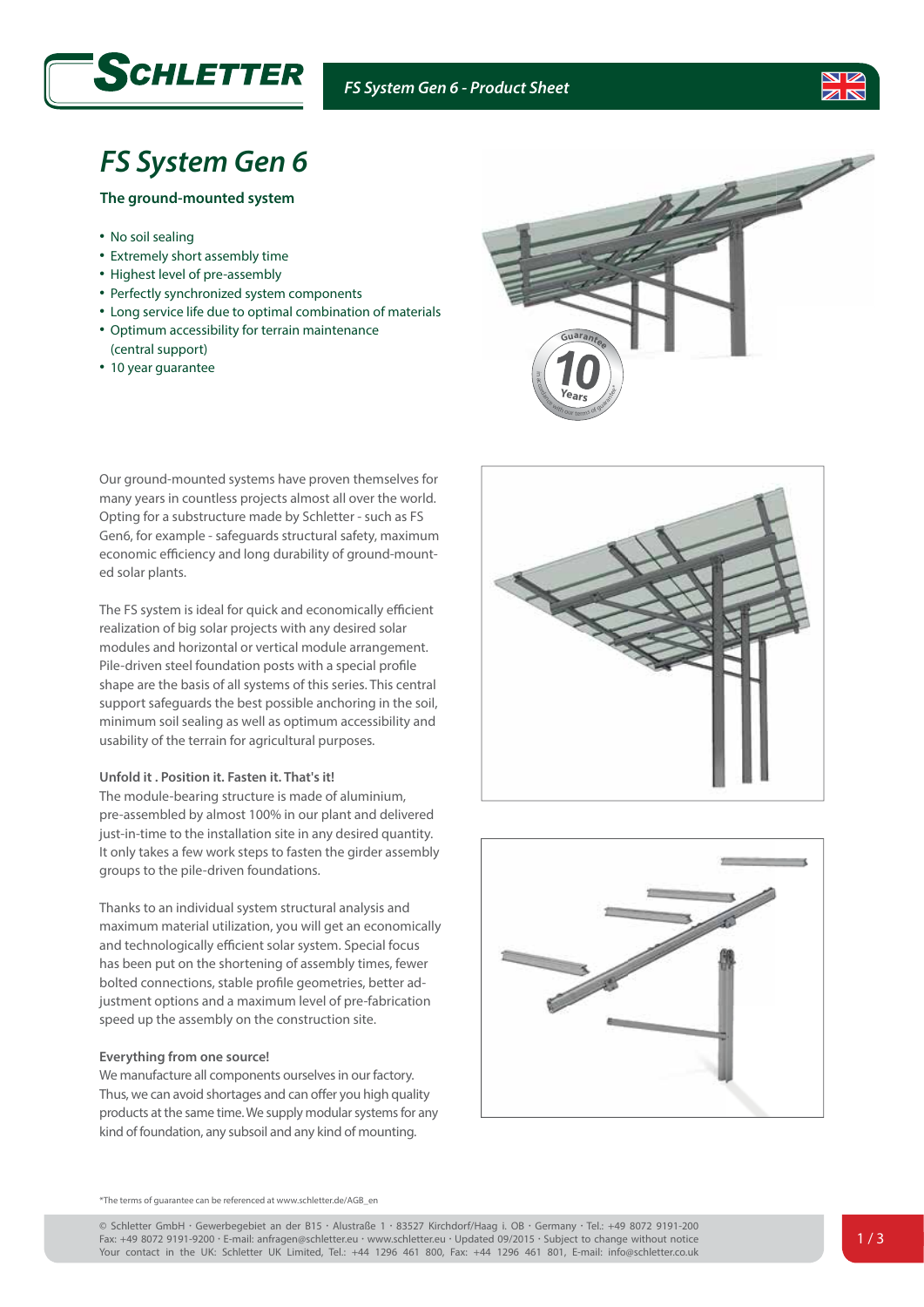



## **Structural safety first**

The detailed and individual project planning on the basis of currently valid standards safeguards the structural safety of the solar plant for many years. But of course that is not all. A geological survey of the building ground is created on location. The load-bearing capacity of the soil is determined by means of load tests.

- Inclined pull tests
- Horizontal pressure tests
- Creation of soil profiles
- Chemical analysis in a laboratory



#### **Mechanical background of inclined pull-out tests**

The basic idea of inclined pull tests is that the wind impacts the inclined module area almost vertically. Thus, a surface pressure is created from the application of the bending moment in the form of a pair of forces. With inclinations higher than 15°, the frictional resistance between the pile and the surrounding ground is generally higher than the jacket friction which results in a greater pull resistance.

### **Built to last**

Hot-dip galvanized foundation posts in different size categories are used for the foundation in order for the anchoring forces to be transmitted up to the upper connection point, thus ensuring optimal structural safety of the plant against wind and snow loads. The profile designs we have developed safeguard optimum anchoring in the ground combined with maximum bending stiffness.

**Great performance: Up to 250 pile-driven supports per day**

Special terrain-friendly hydraulic pile-drivers are used for the pile-driving of the foundation posts into the soil. This pile-driving technique is very suitable for large ground-mounted solar plants. Depending on the condition of the soil, one pile-driver can pile-drive up to 250 posts a day. Mounting on steep slopes is also possible. If the subsoil is rocky, the machine can be equipped with a boring unit.

## **Everything just fits**

The support geometry is the skeletal structure of each FS plant. After all, the individual support base is the crucial factor because it must optimally utilize the structural characteristics of the ground anchoring and the good load-bearing capacity under moment loading. By deploying a continuous profile up to the attachment head, additional joints (extra mechanical strain and / or risk of corrosion) is avoided.

The reduced number of components as well as the almost 100% prefabrication of the girder assembly group in the factory reduce the assembly time to a minimum. The systems facilitates quick and economically efficient solar plant construction.







© Schletter GmbH *•* Gewerbegebiet an der B15 *•* Alustraße 1 *•* 83527 Kirchdorf/Haag i. OB *•* Germany *•* Tel.: +49 8072 9191-200 Fax: +49 8072 9191-9200 *•* E-mail: anfragen@schletter.eu *•* www.schletter.eu *•* Updated 09/2015 *•* Subject to change without notice Your contact in the UK: Schletter UK Limited, Tel.: +44 1296 461 800, Fax: +44 1296 461 801, E-mail: info@schletter.co.uk